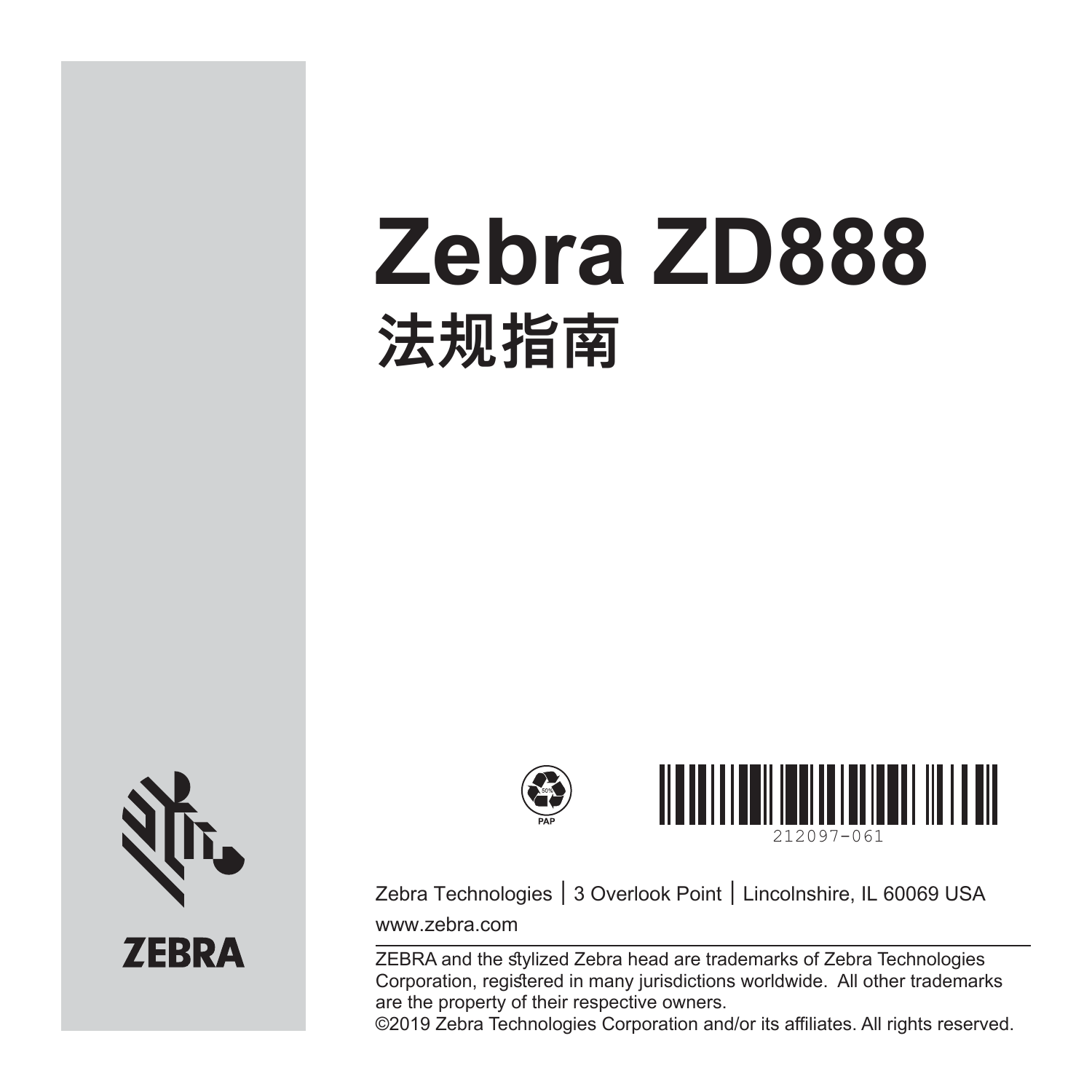### **全世界**

#### **法规信息**

所有 Zebra 设备的设计均严格遵守各个销售地点所制定的法律和规章,并按照要求标示。有关 Zebra 遵守国家 和国际法规的更多信息,请访问: **www.zebra.com/compliance**

有关本指南的最新版本,请访问: **www.zebra.com/support**

未经 Zebra 明确批准对 Zebra 设备进行任何更改或修改都可能导致用户丧失操作设备的权利。

本指南涵盖以下斑马型号:

ZD888, ZD888CN, ZD888GW, ZD888CR, ZD888HC

#### **最终用户许可协议**

有关完整的最终用户许可协议信息,请访问: **www.zebra.com/eula**

#### **保修信息**

有关完整的保修信息,请访问: **www.zebra.com/warranty**

| 部件名称<br>(Part Name)                                                                                                                                                                                                                     | 有毒/有害物质或元素<br>(Toxic/Hazardous Substances or Elements) |           |           |                 |               |                 |
|-----------------------------------------------------------------------------------------------------------------------------------------------------------------------------------------------------------------------------------------|--------------------------------------------------------|-----------|-----------|-----------------|---------------|-----------------|
|                                                                                                                                                                                                                                         | 铅<br>(PB)                                              | 汞<br>(Hg) | 镉<br>(CD) | 六价铬<br>$(CR6+)$ | 多溴联苯<br>(PBB) | 多溴二苯醚<br>(PBDE) |
| 外壳材料 (Enclosure)                                                                                                                                                                                                                        | X                                                      | $\Omega$  | $\Omega$  | $\Omega$        | $\Omega$      | $\Omega$        |
| 电子组件 (Electronics)                                                                                                                                                                                                                      | X                                                      | $\Omega$  | $\Omega$  | $\Omega$        | $\Omega$      | $\Omega$        |
| 驱动系统 (Drivetrain)                                                                                                                                                                                                                       | X                                                      | $\Omega$  | $\Omega$  | $\Omega$        | $\Omega$      | $\Omega$        |
| 紧固件 (Fasteners)                                                                                                                                                                                                                         | X                                                      | $\Omega$  | $\Omega$  | $\Omega$        | $\Omega$      | $\Omega$        |
| 切削刀 (Cutters)                                                                                                                                                                                                                           | X                                                      | $\Omega$  | $\Omega$  | $\Omega$        | $\Omega$      | $\Omega$        |
| 打印头 (Print Heads)                                                                                                                                                                                                                       | X                                                      | $\Omega$  | $\Omega$  | $\Omega$        | $\Omega$      | $\Omega$        |
| 外部电源 (External Power Supply)                                                                                                                                                                                                            | X                                                      | $\Omega$  | $\Omega$  | $\Omega$        | $\Omega$      | $\Omega$        |
| 802.11 发射器 (802.11 Radio Card)                                                                                                                                                                                                          | X                                                      | O         | $\Omega$  | O               | $\circ$       | O               |
| 本表格依据SJ/T 11364的规定编制                                                                                                                                                                                                                    |                                                        |           |           |                 |               |                 |
| l x<br>表示该部件的某一均质材料中的有毒有害物质的含量超出 GB/T 26572 标准规定的限量要求。<br>(Indicates that this toxic or hazardous substance contained in at least one of the homogeneous materials used for this part is above<br>the limit requirement in GB/T 26572.) |                                                        |           |           |                 |               |                 |
| $\circ$<br>表示不含有此类物质或此类物质的含量在上述标准规定的限量要求以下。                                                                                                                                                                                             |                                                        |           |           |                 |               |                 |

# **中华人民共和国 (China)**

(Indicates that this toxic or hazardous substance contained in all of the homogeneous materials for this part is below the limit requirement in GB/T 26572.)